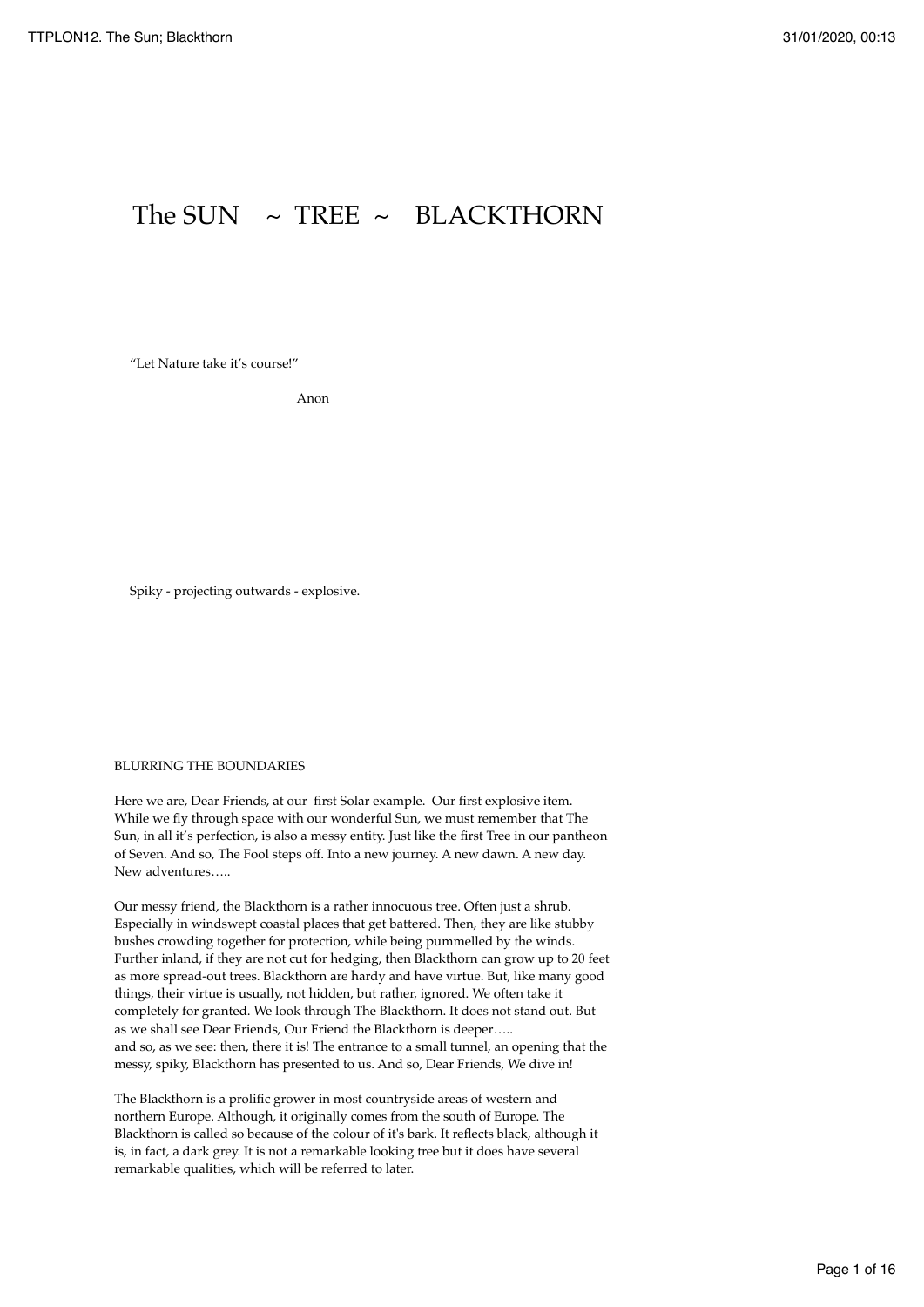In the British Isles, at least, the Blackthorn has the sharpest and longest thorns. There are other species introduced. But here, Dear Friends, we shall stick with our near Native. Once embedded in the skin, the Blackthorn can be difficult to remove and often makes wounds go septic. This sepsis is an indication that it affects the blood which comes under the influence of both The Sun and Mars. Both of which are fiery in their character and incorporate blood as part of their affinities. The Sun is responsible for the Plasma of the blood and Mars is responsible for the Haemoglobin (the Iron) in the Blood. In the spring the Blackthorn literally bursts forth with flowers, so profusely, on the bough and, after the flowers, follow the leaves.

The flowers are a creamy white colour and, in Britain, they are among the first flowers to appear in early spring. Many other ornamental 'Prunus' (Cherry) species are planted because some of them flower in winter to bring hope during a cold dark time. Experience tells Dear Friends, that Blackthorn will flower at the very end of winter usually around a cold snap that will normally be the last cold snap, before spring arrives, proper, with the warmer sun. This cold snap will usually only last a week to 10 days and will come suddenly when the light and the temperatures generally are increasing. Years of observation suggest that after this cold snap, the warmer weather returns, hastening the unfolding of Spring proper, and then the Blackthorn flowers are ready to be picked for tonic purposes, along with some of the softer green woody growth. However, according to tradition, sprigs or boughs of Blackthorn must not be brought into the house for fear of bad luck.

Blackthorns are tough little trees, often seen growing out of rocks. But they flourish best in clay/lime soils. They are not that keen on acidic or peaty types of soil and are not found at all in Scotland. The wood of the roots is very strong. The main trunk and branch wood burns well and is dense and hard. Blackthorn logs give out a lovely hot heat and they burn slowly. For practical purposes the wood is used making for walking sticks and, in the old days, cudgels. Especially in Ireland.

## IRISH SPIKYNESS

The cudgel is a very basic and highly effective weapon at close quarters. An easy to manipulate piece of hard heavy dense wood like a knobbly baseball bat. Many country folk kept cudgels as easy weapons of defence against robbers, wild animals and other dangers. They were bits of boundary used to enforce boundaries and property rights. The cudgel turns into the most deadly of weapons when the thorns of the blackthorn are driven into the top thicker part of the the wood. This becomes a formidable weapon because it further inflicts sepsis. Not just bashed in heads and bodies.

Therefore, to the technologically primitive, who did not understand, the Blackthorn represented a Tree of Power. It's power, to those in Ireland, is thought to be at it's strongest at the waning part of the Moon, known as 'the crone' or in the winter part of the year.

The Martial Art (The Art of Mars) indigenous to the Island of Ireland is 'Shillelagh' fighting, which uses the Blackthorn club. The power animal associated with Blackthorn is the Crow or the Raven. Cudgels were, quite often, the only weapon available to many Irish during the 800 years of English occupation of Eire *(The UK still possesses Northern Ireland)* as the English often disarmed the Irish and forbad them to arm themselves. Therefore it was just down to bits of wood that could be found over the Irish countryside when they'd had enough. or as was later pointed out. Down the pub

# BLACKTHORN SYMBOLS

As an image, perhaps Blackthorn belongs somewhere in the Suit of Wands in the Tarot? Throughout many childhoods, illustrations in stories often had giants or bandits wielding blackthorn clubs. In Irish mythology, the Blackthorn was associated with malevolent fairies that had to be placated, honoured and protected against. The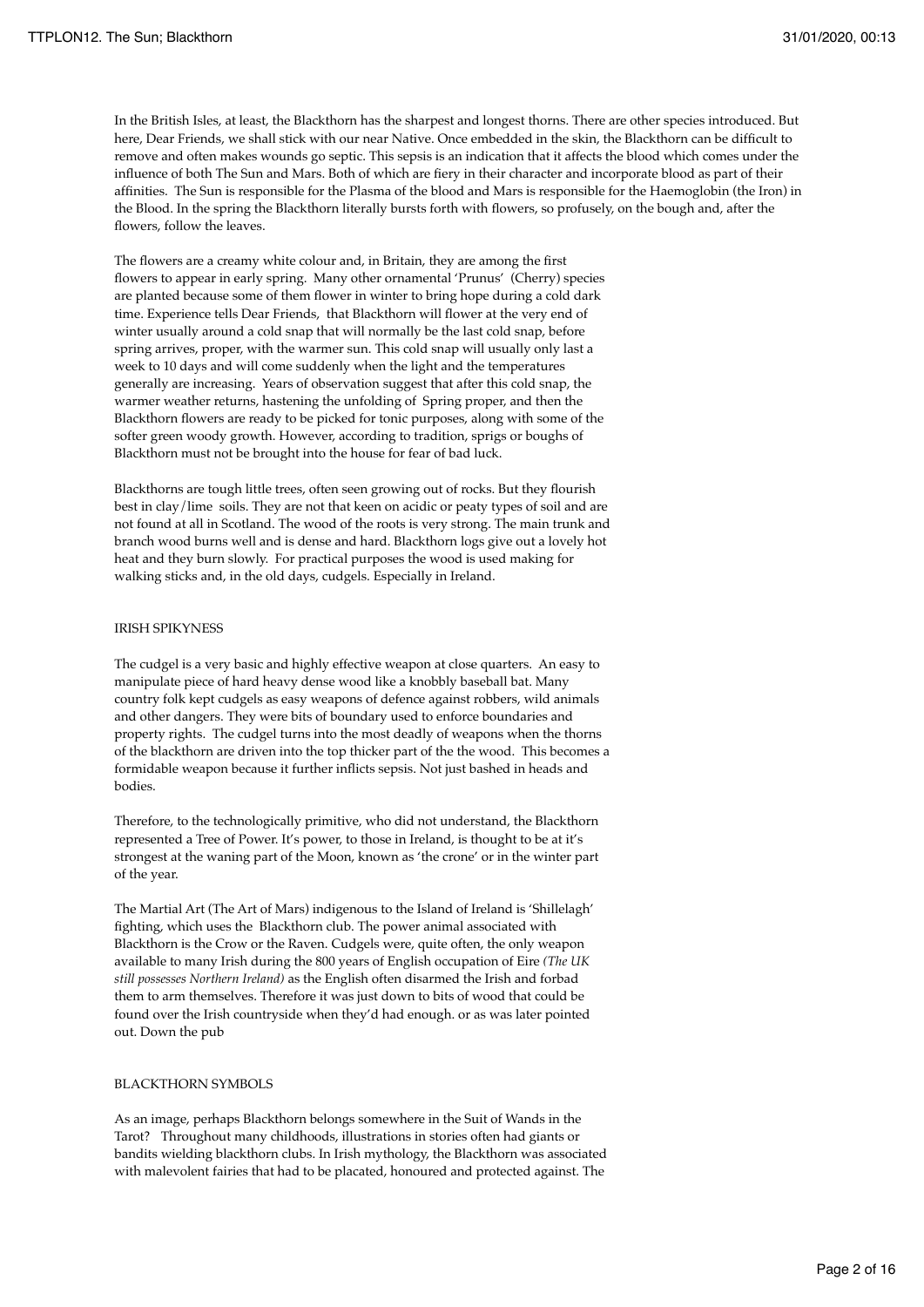Blackthorn in Ireland is considered to be one of the Eight Chieftain trees. Those who were imbued with greater leadership skills often had staves made from Blackthorn. People thought it gave these people greater power. Over them. And they willingly submitted to this 'power' A staff that created a bubble that produced magic or protected the clan. A force field. As we may see Dear Friends, our small selection of Trees; although appearing to be rather ordinary and uninteresting, all possess interesting qualities that have some kind of 'energetic power'.

Strife and fighting usually create destruction. And out of this destruction other paths and endeavours are pursued. When we look at the actions of the Sun we see that out of it's truly awesome destruction and continuous fusion, we see acts of creation taking place as the hydrogen gasses are literally pounded and exploded and forced so hard into ever more Hydrogen or, at the periphery of our beautiful Sun, new elements. Helium, Lithium, and on. Produced in trace amounts by the forces of heat, gravity, radiation, magnetism.

Out of the desolation created by the forces of wind, rain, sun, frost, comes the Blackthorn. Providing a home, shelter, food, and safety for birds and animals and providing the initial spark for more mature woodland in some distant future.

Given time, the Blackthorn will spread.

## **SPIKYGENESIS**

This is where the virtue of the Blackthorn really stands. As a host tree for birds in small thickets in desolate places. Our Sun is The host Star for Our World. In the desolation of space which is unfriendly. Our beautiful awesomely destructive Sun, without which, nothing we know, could exist. And Blackthorn is being the genesis plant to a more developed and varied forest or hedge. Blackthorns plant themselves and spread through their sucker roots which are very strong. Or their boughs will hang to the ground and, if left to just grow, will establish roots and then once established, they then become a welcoming host for other species of fauna and other forest flora. In this, the French call the Blackthorn: "La Mere du Bois" or "Mother of the Forest".

There are other plants that prepare the way for the establishment of actual forest. Notably: Blackberry (Rubus). It has been noted also Dear Friends that Blackberry, when left alone, will harbour many locally fallen tree seeds and, at a certain point, the soil 'made' by the blackberry roots will become richer providing a great growth medium for the trees. The Blackberry suckers do the same as Blackthorn. They spread and root at any available opportunity. And the Tree saplings grow through them. And then as the Trees mature, the blackberry retreats and finds places to grow that have more light. The soil that the blackberry enriches provides nutrition for the new trees and therefore more vigour. The trees then take over, forming a proper canopy in the summer. And so if many of the hills and valleys of Britain, manicured by sheep and cattle, were bereft of livestock, then the process of natural afforestation would take 10 - 15 years. This would only be suitable for certain soils. Notably, chalky, loamy and clay soils. If one were to return to the same spot again after 20 years of being untouched, then, instead of scrubby emptiness, there would be woodland.

"And all men kill the thing they love by all, let this be heard some do it with a bitter look some with a flattering word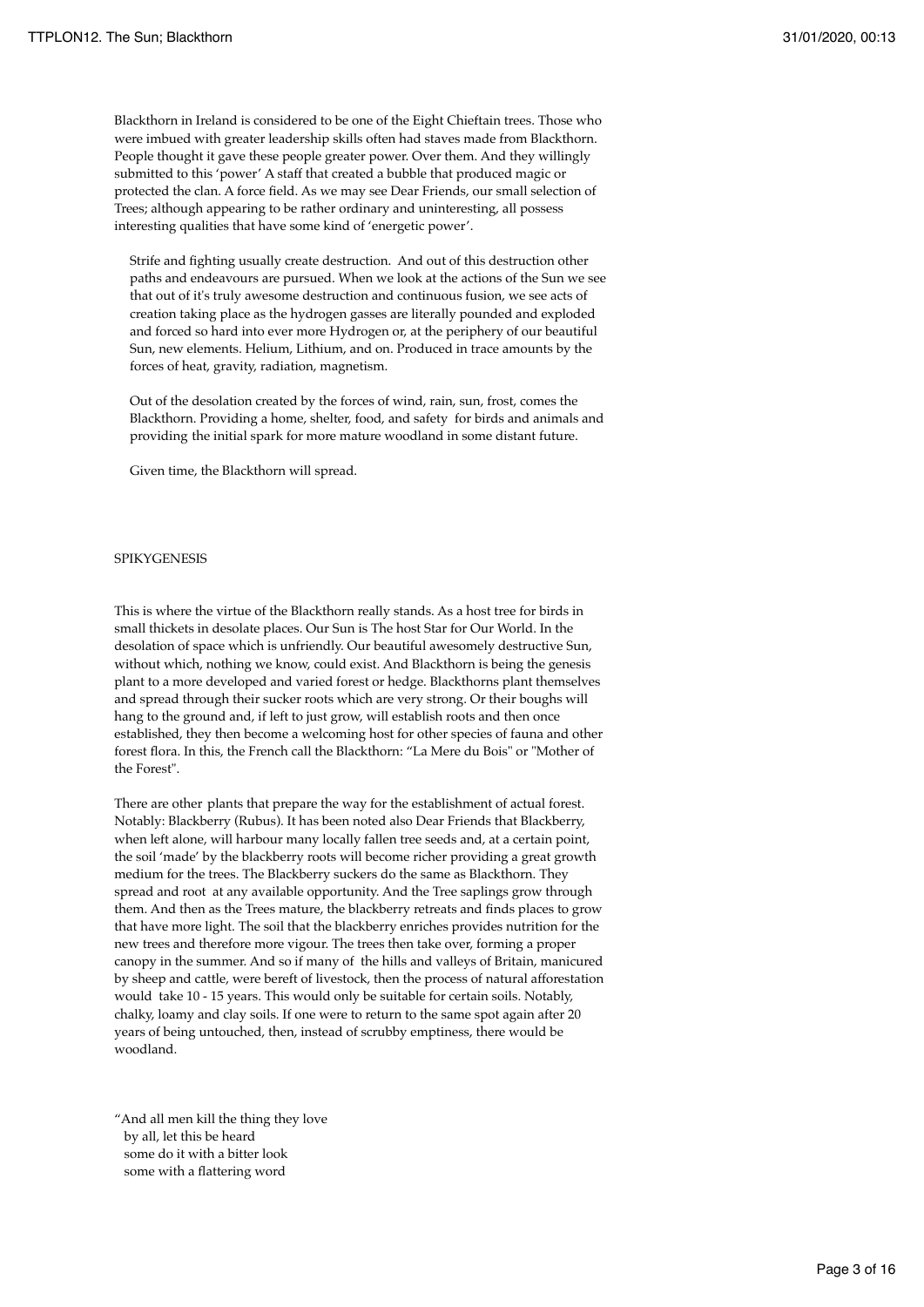the coward does it with a kiss The brave man with a sword."

> Oscar Wilde. from The Ballad of Reading Gaol. 1897. written when he was in exile in France.

This re-afforestation was recently demonstrated with different species in Brazil by various well heeled, but sensitive, business types who had bought thousands of acres of scrubby land and gradually re-afforested the land until it was jungle again. A total transformation. So we know re-afforestation can be done. It has been done many times in different parts of Our World. Roosevelt commissioned the US forestry commission to plant up many of the trees that had been stripped from the Aleghenny mountains, the Catskill mountains and the hills and tracts up to the Canadian border throughout most of de-forested New England. The trick is to 'assist'. But to let Nature really get on with it, without human intervention. The problems are that once land is stripped it takes a long time to transform it back. If that is even possible. This is rather an important factor in the survival of humanity.

By tampering and intervening, as humans do, they often just break the thing they love the most. The current fad for science saying that geo engineering with stratospheric aerosols, is a good thing, is going to break the whole world. And so this kind of thing must be stopped. This is boundary breaking in the extreme.

It seems that Blackthorn does not flourish very well in boggy, marshy or heath land where the soil contains more acidity than is comfortable. It is also noteworthy that these genesis plants: Hawthorn and the Blackberry are from the Rose family, they are cousins to the Blackthorn (Prunus). Hardy, strong, woody and really tough. Their life-force shines through. They grow well in clay.

Blackthorns can be rampant and for that reason farmers dislike them, because their thorns can pierce the flesh of humans and animals alike; and the tyres of farm vehicles. They can be pruned, though, and there are very many hedges in the UK that have Blackthorn in them. This was not always so. Until the middle of the 20th century 70% of hedges had Elm. But because of the ravages of Dutch Elm disease and the mass removal of millions of diseased Elms. Hedges made with Blackthorn are impregnable to humans and livestock, leaving them free to be inhabited by many small birds and animals. Largely because all the small animals and birds that can live in the Blackthorn environment do so very happily and are not pierced by the sharp thorns. In fact, some birds even use the thorns as a larder by skewering insects and larvae on them next to their nests. Sometimes Blackthorns will throw their roots out or drop hundreds of sloes which will, then, become saplings. The annoying thing for farmers is that they have to pull out these new trees or make a trench so the roots can be cut. Or else trees end up in fields where food is

grown.

## **SPIKENHEDGE**

Many hedges in Britain, that were planted and maintained for hundreds of years, have been ripped out by farmers switching to large scale crop production on the advice of large corporations. This made fields bigger. More industrial.

Chemical and seed corporations appear to make farming by chemicals a highly profitable business. At least, in monetary terms. The real long term downside of this course of action towards chemical agriculture was and is the regular and systematic use of herbicides and pesticides to increase crop yields. And these are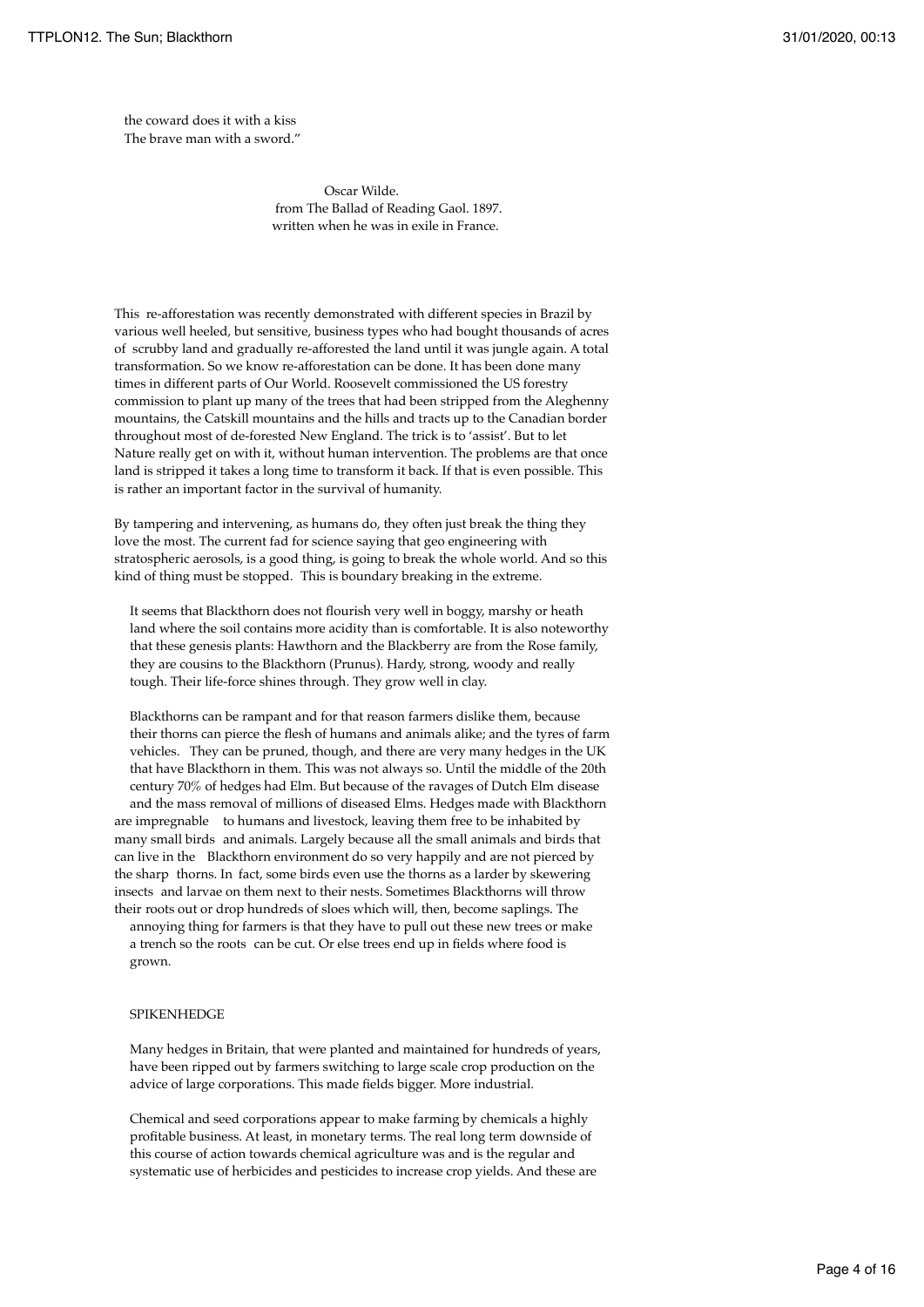destroying health faster than anyone would have realised. The other big problem that we all suffer is the fact that the people who make and manufacture these seeds and chemicals (t*hat are most definitely poisoning our entire eco system*) do so without having to be liable to anyone they harm. Corporate immunity from reasonable prosecution is, in fact the very biggest problem humanity faces right now. This has come upon all of us very quickly, indeed.

Since this process began at the dawn of the 20th century and accelerated after World War II, it has caused significant damage to all aspects of fauna and flora biodiversity, lifespan and vitality. This is in all crop producing areas of the world. It is a forced blurring of the boundaries in order to feed ourselves. A removing of the natural boundaries that protect us. Like the antibiotics that are now used for sepsis and all kinds of inflammation; they damage the parts that do not need the attention. They blur the boundaries. They make a terrible mess where they shouldn't. And this mess is hard to clean up.

The real damage to arable and arboreal land all around Our World seems to have come after the formulation of the policies of the "Green Revolution". The Scientific political elites of the 1950's and 60's and their foundations and their policy makers saw that the world population was growing exponentially and they all said in many reports, that if most were not to starve, then new strains of cereals, grains and pulses had to be developed that could be grown closer together and give greater yields. And so, Dear Friends, with these new strains, came all the bugs and fungi that could attack them. At least, that is the scenario they gave us, then. However, we must be aware that in the days when the policies of Green Revolution were concocted and enabled were in the days when ALL media were owned by the billionaire or government shareholders who all had alliances and shares in the great Chemical, Oil and Agrochemical corporations and foundations and think tanks that make policy for every man woman and child on Earth as well as all the land all the sea and all the creatures. They have left nothing untouched, Dear Friends. More's the pity!

Now that the internet exists, no matter how much they try to shut it down or shadow ban, or even remove people's URLs, the toothpaste, about these issues, is out of the tube. Hundreds of millions of people are now aware of how many Hundreds of thousands of experiments around new strains, seeds, fertilisers, pesticides and herbicides were carried out then brought out on a much larger scale. With trials in closed environments without research into short, medium or long term effects on organisms in the wider environment. Because of the way that corporations operate. Humans and animals and much plant life are actually suffering because of this kind of industrial agriculture. Which often forsakes' quality for quantity.

### SPIKING THE DNA

We can say, too, that after WWII, genetic engineering really began to take off. Genetic engineering has been in existence for all of the 20th century. Before World War II genetic engineering was called 'Eugenics'. With the discoveries of the death camps in Poland, the Czech Republic and Germany at the end of WW2, the name "Eugenics" became a byword for fascistic perverted Frankenstein science. The Solar/Saturnine powers, decided, after the 2nd War, to shift the emphasis away from 'Eugenics' to such nebulous subjects as molecular biology and molecular engineering, nano scale technology and the engineering of DNA. Of course, back then, before the war, trans-genesis did not exist, like it does today. Where a jelly fish gene can be spliced in with a mosquito to produce day glow markers.

Therefore, in order to grow these crops successfully, new strains of the same crops, wheat, maize (corn) soy etc; more and more pesticides and herbicides had to be used. Of course, all these get washed into the soil and water and end up in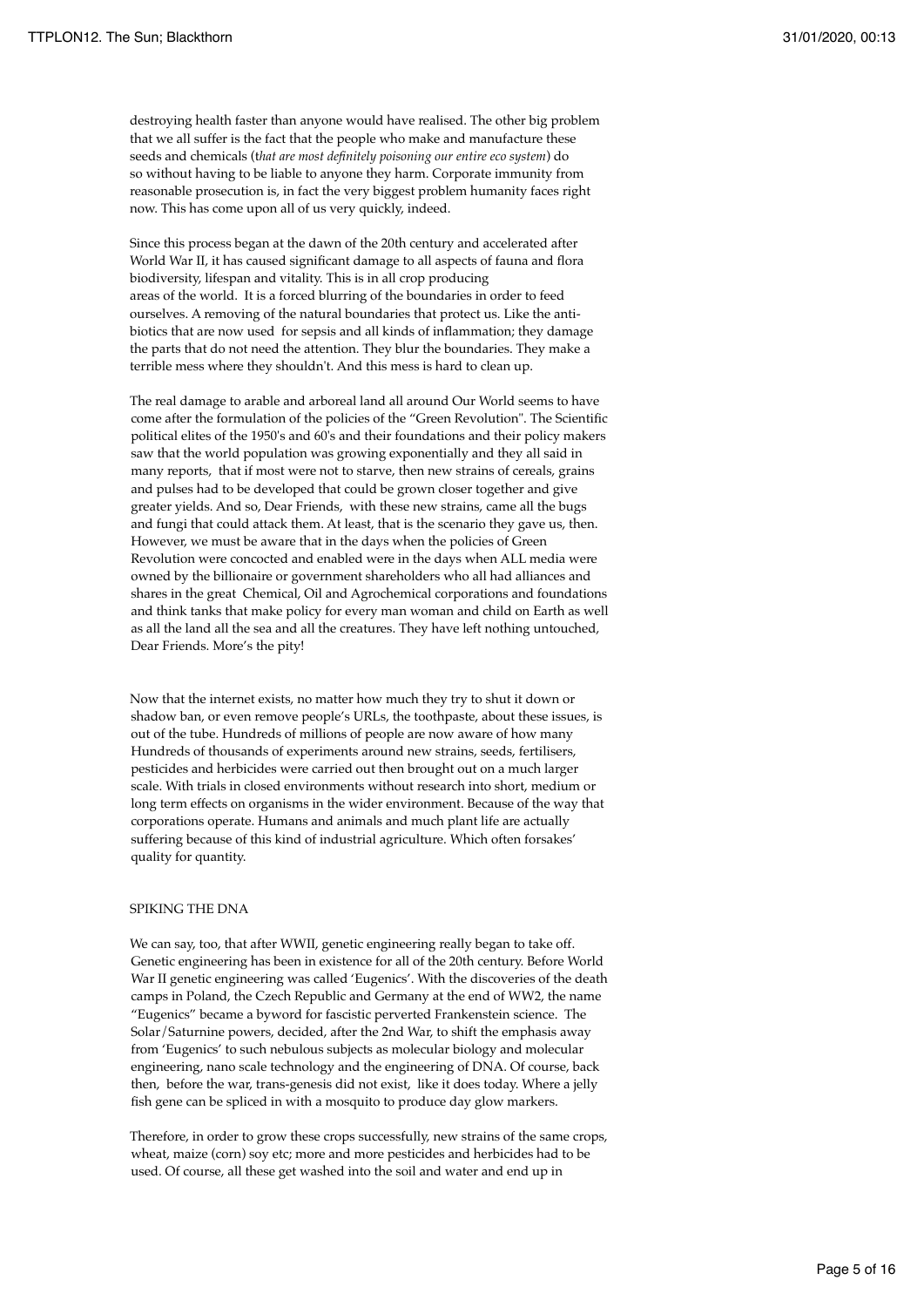everything. When we mention the raising of livestock in the agricultural process then, certainly in the UK, if the meat produced is not labelled "organic" in it's production, then, it is full of growth promoters, anti biotics and various vaccines. And so to those who enjoy their carnivorous appetite, our meat may not actually be what it seems. un meat. because of all these hormones, anti biotics and vaccines. Another blurring of the boundaries.

The "green revolution" encouraged the close planting of crops in highly industrialised amounts. In hot, wet countries, crop yields were encouraged all year round. The Punjab area of India and Pakistan is where a great deal of food is grown to feed the growing populations of the sub -continent. The Punjab is the rice bowl of the Indian sub-continent, as well as there being grown many other crops. Now, though, after 60 - 70 years of intensive cultivation, many thousands of farmers are committing suicide. Why? because the blurring of the boundaries has meant that the water table, in these intensively farmed areas, is polluted in many places. There is over salinisation of the water table in many places because of the over use of industrial fertilisers to increase yields. The salts from these (mainly nitrogen, potassium and phosphorus) have leeched into the water table thus poisoning the soil for most plants. Add, as well, the herbicides and pesticides and the recent development that many farmers are having Genetically Modified seeds foisted on them by utterly mercenary corporations. These seeds do not produce live seed when harvested. This forces the farmer to go and buy more seed.

## SPIKY AGRICULTURE

Since the very beginnings of Agriculture, farmers have saved their own seed and have had enough to plant the next crop. The farmer, having to go back and pay cash money year after year for his seed, now, sees no hope in farming. What is the point if you cannot save seed? Here the boundaries are blurred so badly that it does not seem that any occupation is worth it, if there is no reward at the end. What is the reward? Apart from feeding oneself and one's family and animals then the reward simply is **'renewal'** One cannot be a willing participant in a society that does not offer any meaningful rewards. Incentivisation is a part of how many human societies function. This manifests as large corporations 'stealing' agriculture for themselves and holding on to it like a man holding a gun to another man's head. But, in this case, it is large industrial agricultural corporations holding a gun to collective humanity. This is repeated in many ways. This entrapment was one of the reasons why this book has been written. And within are solutions. Being aware of the problems is the first step, though.

Many place names in Britain have the word 'Thorn' in them. These come, either from the Hawthorn (also known as the "Whitethorn") or, of course, the Blackthorn. That Blackthorn is a hedge plant which creates boundaries is something that should not be lost on us.

Boundaries are our ways of creating order. The Blackthorn in the UK is one of the physical boundary Trees used to denote ownership and use of land. Land is parcelled up. Sheep go here, oats are grown there, woodland down there, fallow over there and so on…it denotes compartmentalisation which is how humans deal with the world. It also denotes that there is order and structure. Order promotes harmony. Suppressed order only promotes resentment. In fact, Suppressed order also enables suppression, repression, oppression and depression. and these create great disharmony. Which is the seed of revolt.

While we may look at the boundaries of fields and pasture and woodland we note that all these are in fact, compartmentalised.

Compartmentalisation is also a useful tool for governments and corporate entities who wish to control masses of people. For instance, the buildings of the EU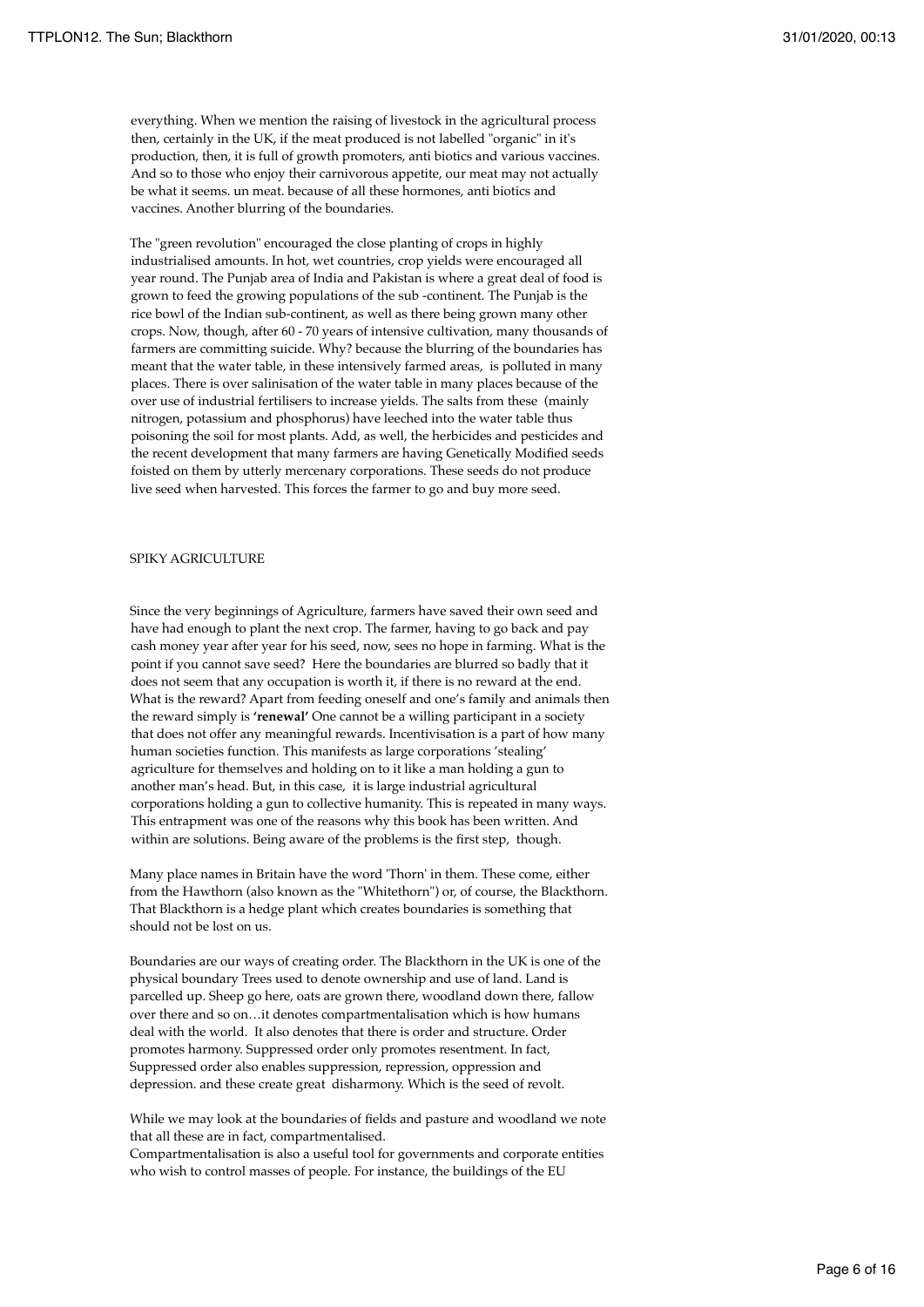bureaucracies in Brussels are designed in a way to cut people off from one another but to be controlled at the centre. Typical centralised fascism. But this happens in all other business and corporate and govt environments. At the spy centre GCHQ everyone is compartmentalised from one another so that no one knows what the other is working on except the central few. A Technocrats dream. A freedom loving person's nightmare.

And, like the fields and woods, there are entrances and exit ways. Recently though, the amount of entrances and exit ways are being restricted or 'blocked' by all governments and corporations. Many humans now live in a world where the internet exists. This internet has enabled the sharing of enormous amounts of information and data about the various naughty happenings and events that are in fact mostly caused by corporations and governments using agent provocateurs to engineer outcomes and steer masses of their people and customers toward their vision of 'social control'.

People have been much freer over the last 20 years or so to share very large amounts of information with one another. Because of the Internet people have been freer to develop a more over arching understanding of what is actually happening on Our World. It is now an accelerated race to see who are the real movers and shakers that we barely see and even more likely do not notice. We ask 'what do they want' and 'why do they want it' And so because the human world is waking up to the more unsavoury secrets of the elites the elites are responding with more and more of this suppression repression oppression and depression. This is happening world wide as the leaders of Our World appear to be shifting their 'power' away from what was termed 'soft power' to 'hard power'. People have always been made to go through hoops or over hurdles or find themselves blocked because the Solar Saturnine elites are generally milking nearly all of us in some way or another but now they literally wish to embed us all as if we were within a matrix pod being given all our memories and our sustenance without being aware that we are in stasis. And therefore under their total control. From Birth to death. This is how cut off from Nature so many are.

Boundaries are necessary for the movement of materials, fauna and flora corresponding to how the land is used. In life, generally, we all need moral, attitudinal, emotional, physical, and mental boundaries. These are necessary so that humans can interact peacefully, respectfully and kindly with one another. And more importantly, because we have nearly all forgotten, we need boundaries with Nature. We, like the Blackthorn, Dear Friends, forget. Nature outside Us exists. Otherwise unending scientific or government or corporate intervention, a crossing of boundaries just enables purposeless chaos and endless conflict. This is just not good for anyone. And neither is relentless suppression. Which, sadly has marked much of the history of the current incarnation of Humans over the historical period of the last 7000 years.

This general compartmentalisation which is managed through secrecy or secretive type behaviour from all of these institutions has permeated many cultures and societies so that the right hand knows not what the left hand does. And so this, Dear Friends, is where the rot sets in and corruption and tyranny reign supreme. At this time, many boundaries are being crossed for very many mercenary, cruel and thoughtless purposes and absolutely no thought, whatsoever, seems to be given, to any of the consequences. The Solar/Saturnine powers, who promote the continuing crossing of these boundaries, do so because they seek to control others and because many of them become so obscenely rich to the point where they think less of the rest of humanity and even less about the planet that they live on.

Humans are at the threshold of an age which has dispensed with a continuous tradition of understanding and knowledge of the material world or real contact with the natural world. Because of this attitude by important people who make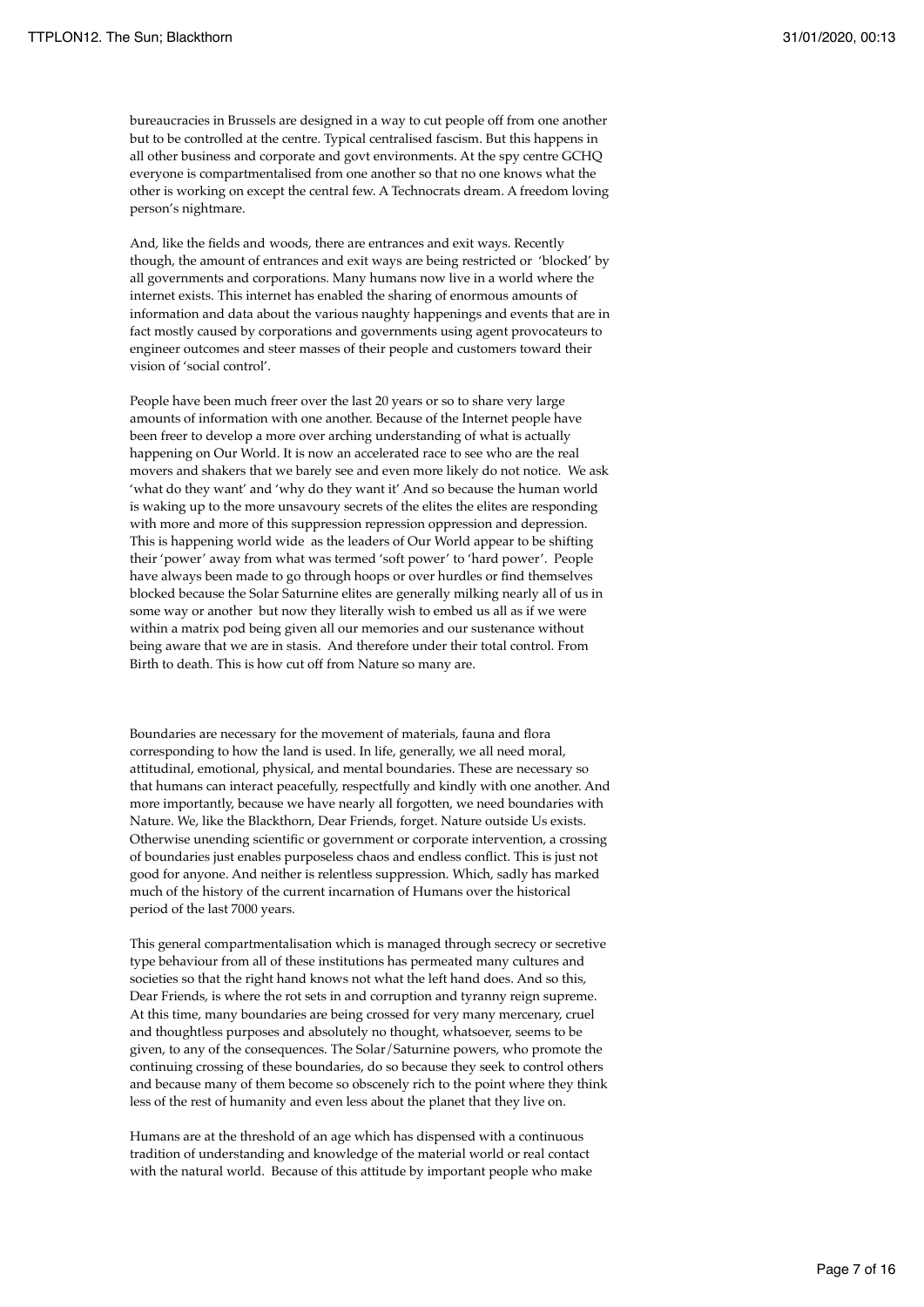decisions for everyone else, a certain moral bankruptcy has become standard. Throughout.

Now Mankind has begun to cross those boundaries by trying to quicken evolution itself, through the varied occupations of Science, Business and Technology. Through, among many other aspects, the rapid introduction of GMOs into the general environment and right now, the idea of a one world system of globalisation where the Technocratic mindset is being forced upon almost every individual human is the current discussion of our times. So far everyone has grown up in an environment that is natural. After a fashion :-)

We can even say, that the crossbreeding of the same kind of plant or animal is "natural". In that, the genes are almost identical to one another with very slight variations but not with enormous, fundamental differences. What is most 'unnatural' is the idea that one kingdom can be spliced into another without terrible consequence. The idea of transfusing genetic material of a scorpion into a wheat plant to provide more 'husk' protection for the end product, sounds good. But the reality? The Practice?

If this mindset allows for this kind of cross over, then please Dear Friends, imagine what they have locked up behind those fences and walls with lots of security and surveillance. It cannot be good. Those who do not see the value of different cultures, environments, species, ideas relating to rights and freedoms are not only the people who control and organise most of the world but also the ones who are encouraging the rapid destruction of absolutely everything humans hold dear. To these people, we never see, we are but chaff in the wind. We individuals are blown about barely able to control our lives but not realising that there are already strings pulling us this way and that.

And so it seems that the Blackthorn is there to remind us, Dear Friends, that there are appropriate crossings where boundaries exist…and that these boundaries exist for a reason and the simple reason is that there must be balance and that strong firm boundaries provide a harmonious balance to all things great and small. This overproduction and these subtle systems of suppression produce huge imbalances. Not caused by Nature, but caused by Humans. Humans have crossed the Rubicon in terms of acceptance to the laws of Nature…. Opening up a real Pandora's Box of perceived control of nature through genetic crossing of species and entire kingdoms, the plant to the animal. But nature always responds in kind with just the right amount of energy. As for every action, there is an equal and opposite reaction. See Saw dynamics.

Nothing does kingdom crossover naturally. This is all entirely artificial and must surely lead us and all else that lives to almost certain destruction? This destruction through GMO's crop sprays and wi fi signals is already destroying many birds and insects in areas of the world where GMOs or chemical sprays and crops are regularly cultivated. Part of the very deep problem is that many GMOs are designed to have large amounts of petroleum based herbicides, pesticides, fungicides and fertilisers dumped or sprayed on them. The rest of nature around these specific GMO plants, which have been subject to all these substances then overreacts or dies. Super weeds are formed and there are more predatory microbes and bugs despite the pesticides. And so all around this whole subject we get nothing but 'freaks of nature'. And unpredicted overreaction. The GMO plants and their sprays are creating a 'bubble' that is not actually part of natural nature and so nature, obviously is 'compensating' by the overreactions that we now see in places where GMO's have been sold to those duped farmers by corporate con artists.

To observe the action of Blackthorn on cultivated land is to understand that when too many boundaries are crossed or when there is unchecked rampant growth. There is just purposeless chaos often accompanied by disorder, famine and a great deal of destruction. What happens when a Blackthorn is left alone for some time is that it will put out suckers from its roots and it's boughs will touch the ground and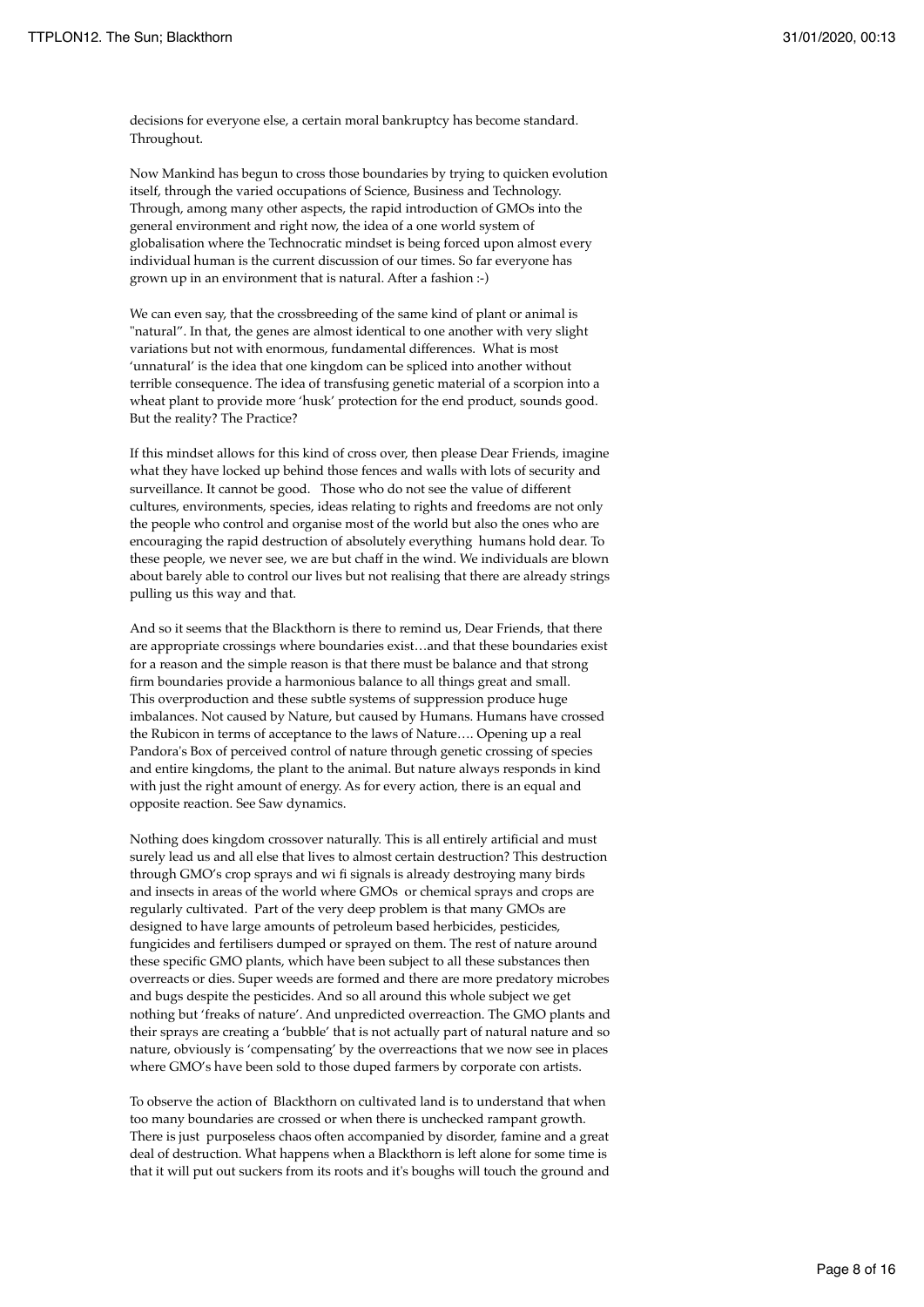take root and when the sloes settle on the ground they will produce small scions and then before you know it theres a seriously messy copse of small trees which become impenetrable to anything larger than hedgehogs and sparrows.

## THE BLACKTHORN MOMENT

In the tale of "Briar Rose" or "Sleeping Beauty", many young men try and die to penetrate the huge hedge that has grown up around the family castle of the sleeping princess… Apparently, the hedge has grown around the castle covering the entire building over a period of 100 years. One may imagine rampant high impenetrable walls of dogroses, rambling roses, honeysuckle, blackthorn hawthorn, Spikyness upon spikyness. Some of the young pursuers die because of the sepsis produced by the piercing of the thorns into their flesh. But, after a hundred years the Blackthorn/Briar hedge opens up to reveal a way into the castle. The Prince, then, discovers the miraculously preserved princess locked in suspended animation along with the rest of the castle's inhabitants.

Here lies another truth about the Blackthorn in relation to our selves. We often force things because our will demands that we do. And that messes things up or puts up walls that we actually do not need. But every time experience has taught that if anything is forced, that thing will either eventually break or something unintended connected to it will be broken or changed. And thereby lost to us irrevocably. An example of this is the overfishing of the North Sea and the destruction of the North Sea habitat for fish through the prolific testing and drilling for oil, for which corporations have set up very high demand. Our impatience to convert this one product into a world changing material that has produced trillions of products has had its' consequences. As we see with all the ocean pollution and the rubbish dumps outside every town and city growing larger and more mountainous.

This natural opening, this natural opportunity is, perhaps, what we should take notice of more? These Blackthorn moments come more frequently than one might imagine. The trick is, to recognise when these moments, as opportunities, present themselves. Opportunities actually present themselves far more often than we might think. It is human impatience which makes us think that events or subjects are not progressing or moving as fast as we would like. Patience! Dear Friends.

By introducing GMOs (Genetically Modified Organisms) into the wider environment without proper long term tests, we cross these boundaries time and time again. It is this impatience of humans that speaks hurriedly and tells them that they must push these boundaries. Our general moral and ethical boundaries become more and more blurred. Usually subverted by greed. Humans set up the destruction of key areas of our environment all because of the insane political system we have in the world where corporations tell governments what to do by buying them and then in turn the governments buying the electorates of those countries through tax breaks, sweeteners or welfare payments. And the reason for the electorates being bought and keeping relatively silent is because of the highly sophisticated media machines that run all day every day telling everyone how great this or that product is ,and how it is going to change our lives whilst embedding us all in an ever tighter system of social control constructed on highly rigid and inefficient artificial infrastructure. If humans are to really understand themselves fully then, they must break free of this 'separated' artificiality.

The boundaries are so blurred that there is nowhere to turn. Nowhere to go but to wait. Until the right opportunity comes along to escape or change the pattern of stifling destruction that is forced upon all of us because some few people need power and control. The "Land" for everybody is so important. But humans are putty for the rapacious robber barons and manufacturers of poisons and weapons. Humans behave like collective amnesiacs forgetting the great fundamental importance of the Land for our emotional and mental well being. The land, where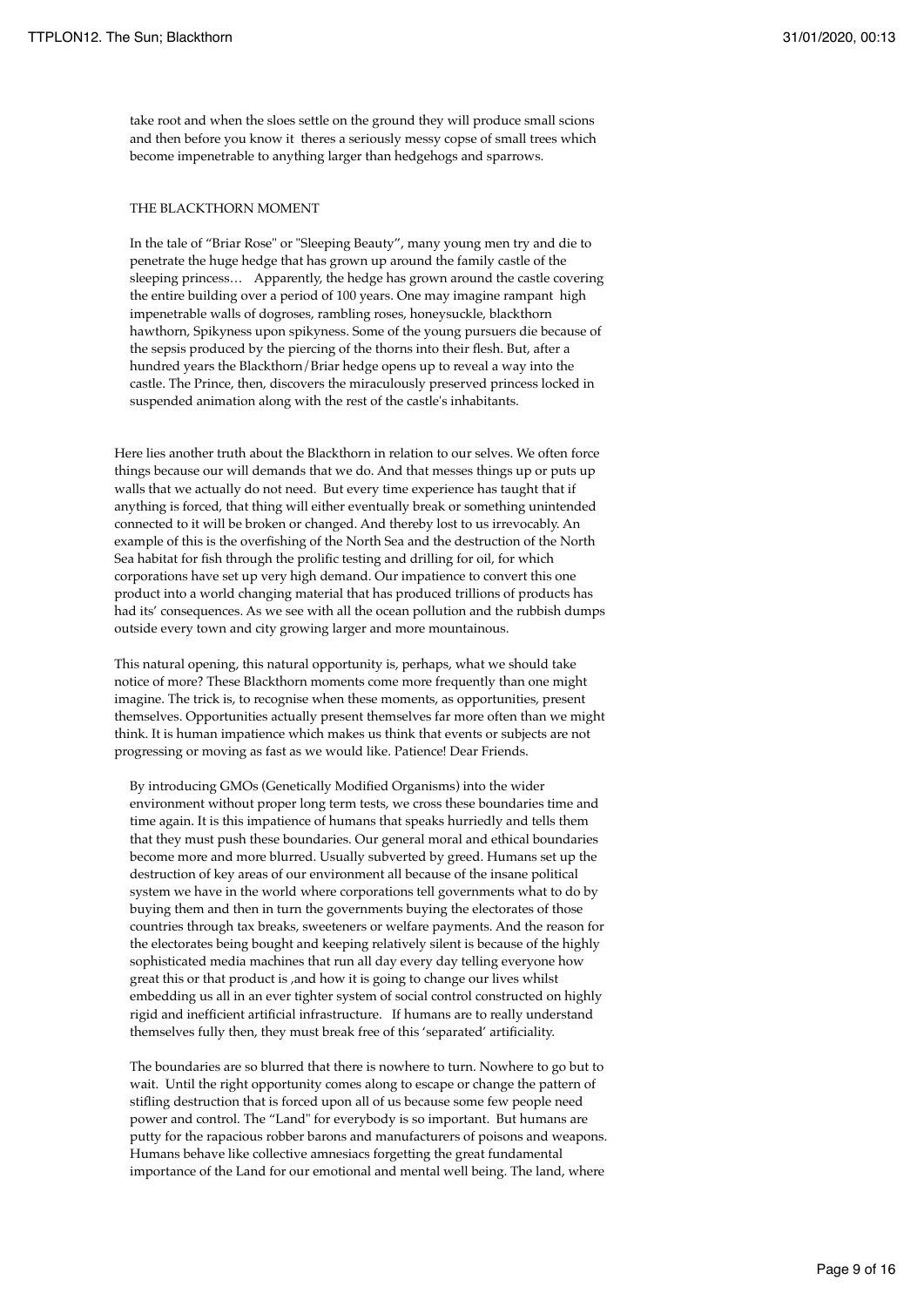food is grown and where nature, that is everything outside us, co exists.

Like the blackthorn copse left to flourish, without intervention, it is a mess, it is impenetrable, it looks isolated….only the very nimble can get in and out without being skewered.

#### BLOOD RED BLACKTHORN SLOES

The fruits of the Blackthorn are called Sloes which are added to gin to make Sloe Gin. A small amount of this can be imbibed over the days where the light is shortest. The Sloes are picked in October and soaked for a good couple of months. They are warming and purgative. In a good way. Liver cleansing and Capillary strengthening. The healing properties of Blackthorn exhibit Sun traits. Strengthening Blood and heart and being astringent for the Liver. The sloes make a strong red dye and can also be used for ink. Sloe gin is made by placing sloes and sugar or honey or maple syrup or molasses in a half emptied bottle of gin and then left for a couple of months and used, sparingly, as a winter tonic. Do not, under any circumstances, put raw sloes in your mouth. The feeling and taste sensation is as if one were eating cotton wool with battery acid…hugely astringent. And that is one of it's keys. It "draws out".

The great vital properties that make Blackthorn a tree of The Sun are several. Firstly the flowers appear on the bark at, almost, the coldest part of Winter; The Sun is always hopeful in winter and this is always a hopeful sign right at this last cold blast of winter. Usually at the first or second week of March. In Britain, at this time, there is often a cold snap with winds from the north and east binging cold dry air often with snow just before the milder air of spring, proper, comes from the west.

Secondly, where many other fruits ripen in the sunshine, over the warmth of summer; in the parts of the world that have seasons, The later summer sun ripens nearly all fruit so that humans in these parts could and can harvest and store food over winter. Blackthorn misses that normal late summer harvest time but moves further into colder temperatures. Blackthorn uses the first frosts that often appear in October to truly ripen it's fruit. This makes Sloes a welcome winter warmer in the form of sloe gin. Sloe Gin requires a modicum of effort but is probably worth it on a cold winter's day when one needs to warm the cockles of one's heart.

Both the timing of the flowering, at the coldest part of spring, and the ripening of the fruit at the first true frosts of Autumn, usually in October/November, are particularly unique. It is the cold that sets off and quickens the flowering and fruit processes. This is a particularly interesting physiological process because it runs counter to virtually many other plants. Although, physiologically, there is no evidence that the tree internally: sap, wood and root, changes temperature except in the slowest way. There will often be bitter cold weather in early march and early October. Following increases and decreases in light and temperature. It is a curious peculiarity, that can give us all hope, that it will flower and the fruit will ripen at really cold times of the year Just before and beyond the spring and autumn equinoxes.

After the long winters, which are often cold and wet in the UK, it's a real pleasure to see the prolific first flowers of the Blackthorn. Many other ornamental cherry species that originally are combined with blackthorn to produce hardiness flower at different times in winter. This is generally unusual for other plants in a cold climate like the UK, where the seasons still seem to exist.

### THE CROWN OF THORNS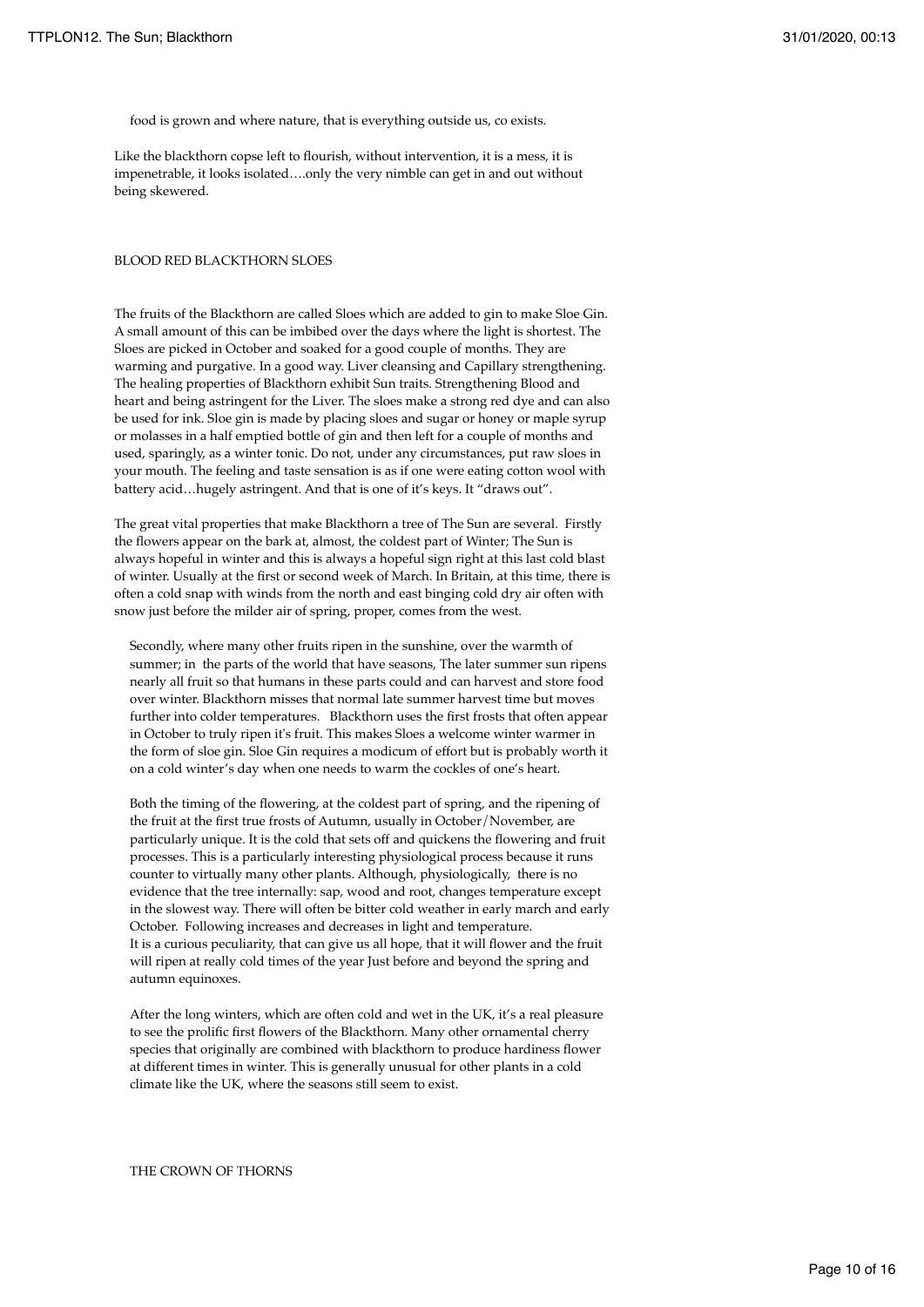In old country ways the Blackthorn symbolises the union between life and death as exemplified by the the creamy white flowers on the very dark grey bark. Here we can surely even contemplate the symbolism of yin and yang. Its simplest form is a little of yin inside a lot of yang and a little yang inside a lot of yin. beginning, forming, growing, proliferating, maturing, producing, decaying, dying, becoming reborn. It is the story of Christ or any of the other great Holy people of Our World. In stages. The story of Christ is of one who spoke clearly of delineation, he had concepts of good and evil, he followed the 10 commandments which were the moral ties that gave the society he lived in it's order, and he was obliged to obey Roman law and, embedded in that, Rabbinical Law. His sermons and parables are about how to achieve balance in a world out of kilter, in a world that had too much yin and not enough yang or vice versa. In a world of seemingly endless cruelty, barbaric harshness and suppressed hopes.

Christ spoke clearly, about love, compassion, gentleness, of forgiveness of consciousness of generosity, about the greed of the money changers in the Temple. He spoke about these concepts during the age of the formation and consolidation of the Roman Empire. In his own little part of Our World (*modern Israel and the Palestinian territories*), what Christ was teaching ran counter intuitive to the times in which he lived. And he died on a wooden cross nailed through his hands and legs with iron nails pierced by a spear in his side and crowned with Thorns which would undoubtedly encouraged the development of a quick septic fever that would have definitely contributed to his death. Things are very 'spiky' for this poor man.

Crucifixion, as a torture death, was not unusual in any part of the Roman World. We must be aware that the Romans were extremely cruel because they found that cruelty was the only way to extend their power over whole countries, regions, tribes that they had brutally conquered. Once people were aware of how dreadfully harsh Roman justice could be, many settled down and stayed as orderly as they could. However, occasionally things were likely to blow.

In the slave revolts, known as the Servile Wars (*'servium' means 'slave' in Latin*) that occurred during the 2nd and 1st centuries BCE, ended with the mass crucifixion of 20,000 slaves after the First Slave War under Eunus (*136 -132 BCE*) and another 70,000 slaves that revolted during the Third Slave War under Spartacus (73 - 71 BCE) The remnants of the Second Slave War (104 -100 BCE) were sent to the gladiatorial arenas where they were expected to be entertainment for bloodthirsty punters, but instead as pre-discussed, turned on each other, each with a single thrust of their blades. The slaves that were crucified, were done so along the main roads that the Romans efficiently built. As a reminder to all travellers on these roads. As well as the proclamations that went out, not to mess with the power of Rome. Some of these roads were actually built or repaired by these slaves who were, then, cruelly crucified, after they had finally served their purposes. Of being slaves.

These do sound like an awfully big numbers. But the Romans were always about expansion which means big numbers with everything. In 88 BCE during the middle of these slave revolts there is the murder of 80,000 Romans in Roman occupied Greece encouraged by a ruler who had not yet been absorbed within the bosom of Roman rule. The Roman general Pompey is sent to deal with this agent provocateur (Mithridates). The Romans were very determined to send a message to all slaves. Cruelty is a currency to men who did not know any better. To make people obey. The Romans then conducted other wars that obtained millions of slaves and continued to add more and more territory to the Empire. To sustain the slave economy.

The messages that Christ broadcast to his closest followers, and the story of his life, gave hope to many people at a time when hope seemed to be in short supply.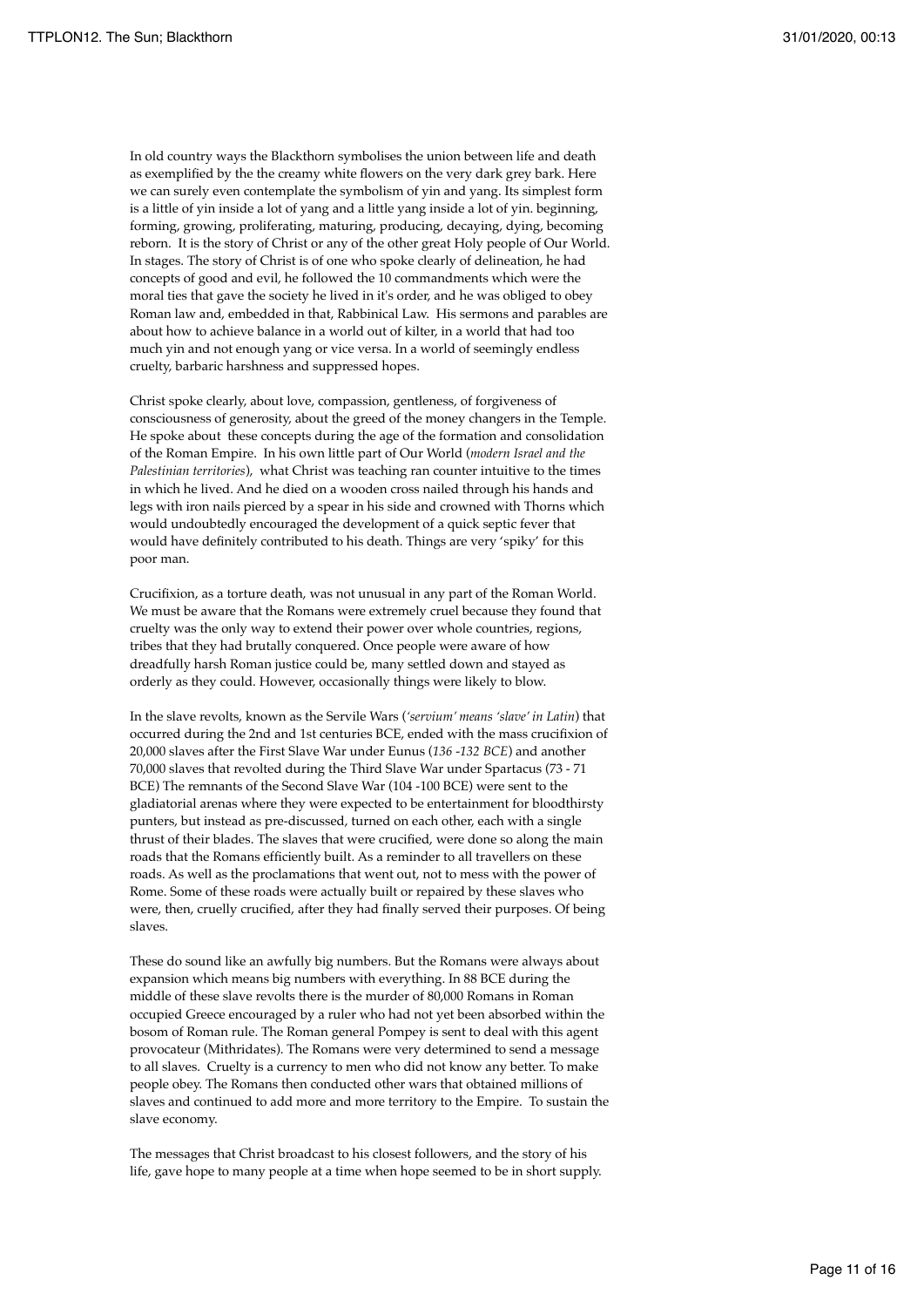Roman occupation meant taxes. And then, if those taxes were not paid then one would pay through some dreadful mortification of ones' flesh or through servitude or imprisonment. Christ's main message seems (!) to have been, that there was hope and redemption from the trials and harshness of life, the oppression and tyranny of the soldier priest classes (and now from the hugely increasingly overwhelming scientific/corporate/political security state) and that if one were to turn to believing in a single all powerful God who had a plan for everyone and that God's will was mysterious to us generally but we should put our faith in God. people were asked to put their faith in God when 'there is nothing else' because the Emperor was only a man.

(!)("*seems" because even now, still: Bible scholars and the Clergy cannot exactly 'define' what the Bible actually means. And so they debate and argue endlessly. This is part of the paradox of an artificial construct that is used to control populations and groups of people. Often based on pragmatism. Adaption to a situation as it arises. If there were more actual definition, the Bible may then, lose it's 'mystique'. Religion and mysticism go hand in hand*. *An unquantifiable, un-definitive quality allows for endless speculation. Religion is not a solid concrete thing.*)

Even though the Emperor was officially a God and had to be thought of as such by his subjects. But the Emperor was far away….his power lay with the ability of the nobility and the effective bureaucracy to use the soldiery to enforce their will anywhere in the empire. (*The idea of 'God' is that he/she/it is meant to be all around, all powerful, all knowing, all present. Omnipresence. That is the 'idea'*). This happens all the time in the nation states and the supranational states of the world, today. It is part of how life is led by nearly all people. Although many barely realise. This is possibly the closest we have to being 'in a matrix'.

As Christ had to deal with the Matrix he was in in the Holy Land, with the Rabbis observing him, People, looking for answers and looking at him, and the Romans observing but quite often, not intervening. Until it the day came to crucify certain 'criminals'. Who may have proved 'Politically inconvenient'. Rather like state and EU.

When we look at the behaviours of certain governments or corporations today, we see that they are just as tyrannical as the Roman emperors from the Time of Christ. It is subtle but it is messy and because we are so very caught up with being scratched and pierced by it's cruelty, Sometimes we barely notice. but we, perhaps, return home exhausted and drained from just being 'out' in the world. Just like our Blackthorn.

In folklore, Blackthorn is one of the trees used to make the crown of thorns. Here, we can contemplate the extraordinary power of opposites to create balance and how a little of something can effect a whole lot of what it comes into contact with. In today's world 0.2% of the very wealthy have a connective multiple effect on every living organism on Planet Earth. Through interlocking corporate share ownership, in impossibly massive corporations. Almost like mycelium.

Blackthorn is a plant medicine that covers the crown chakra; which corresponds with the Sun. Here, for the moment, we are assuming that Christ existed and we are looking at his life according to the words of the New Testament. If we look at paintings/prints/icons representing Christ, we see he has the halo around his head and over his head.

This is to indicate the Crown Chakra. He came into full consciousness and became aware. He may have been born aware? or, maybe he acquired his awareness over time? Through layers of experience. In many portrayals, Christ is seen as having light on or around his hands. This denotes the healing energy that comes from complete understanding of how Humans are. In history, he is mistakenly called by the Romans, the King of the Jews. But in all fairness, he is a King of Awareness. There are other kings and queens of awareness throughout Human history and they all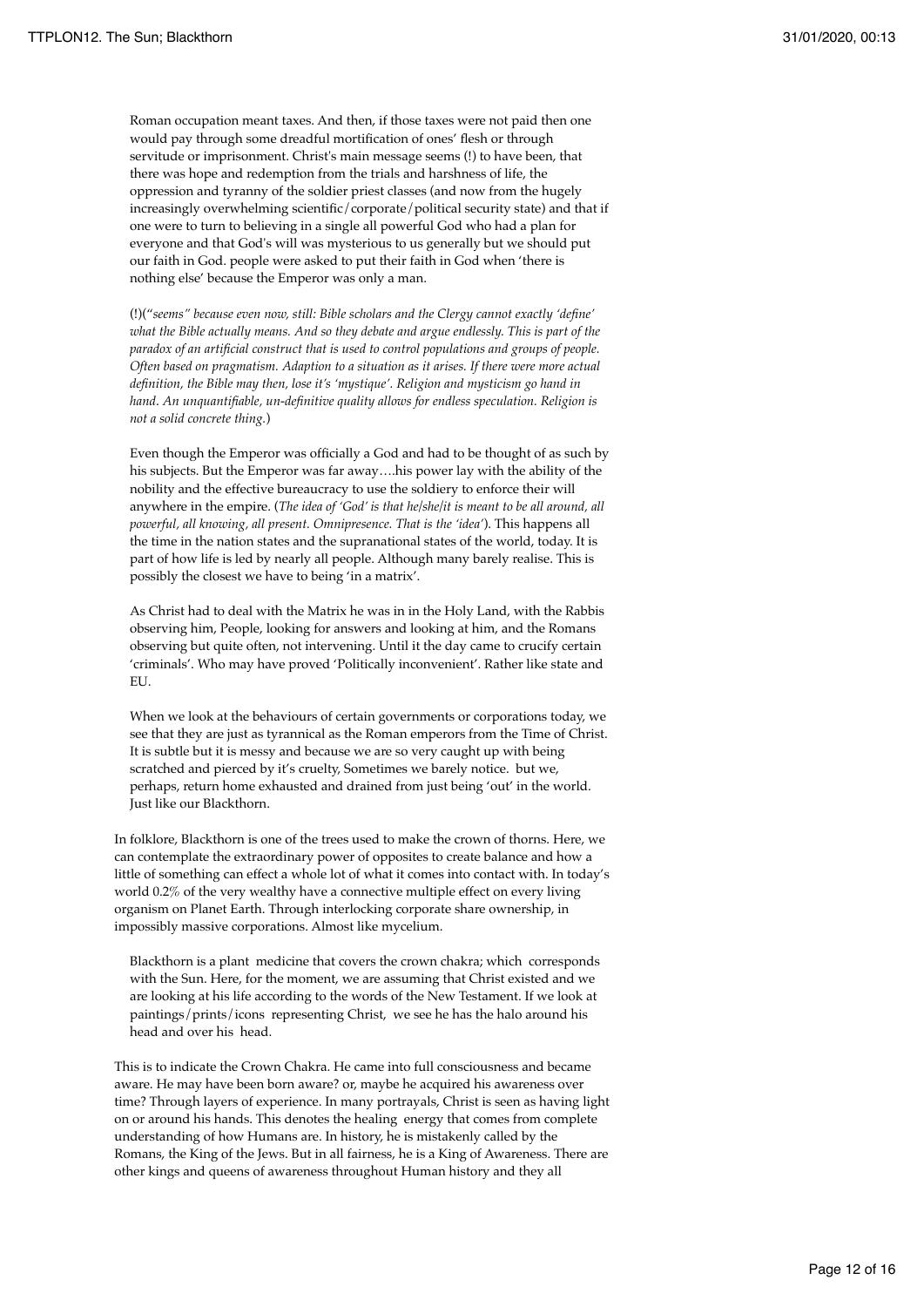demonstrate that the cruelty and folly, the greed and pride of men are their undoing. And all these wonderful people who may, also, be called Holy, point out that the perpetration of overt, cruel, naked, rabid, rapacious power takes up a ridiculous amount of selfishly wasted energy to maintain. And there's the rub Dear Friends.

It does seem like Christ knew about how people ticked. He seemed to be under no illusions, whatsoever. Christ is reputed to have spent time in Egypt as a boy. (*The Ancient Egyptians referred to Egypt as "Al Khem". named after 'The soil of Egypt"*). Later, in his 20's when he, most likely, should have been married and father to children, he pursued his vocation as an aesthetic in caves and the literal wilderness in the desert near the Dead Sea with the Essenes *(the Essenes were Jewish aesthetics whose lives were similar to the Buddhist, Hindu or early Christian Aesthetics. There is a secret society, today, called 'The Essenes'*) and then his time with the Essenes, gave him the tools to high awareness. To Christ awareness, "Christos" The consciousness of the divine and the sublime within a material and human form and the means to cope with the brutal world in which he lived.

Christ has great mystery surrounding him, Christ sees into the hearts of people, he is a healer of the sick, The Bible records 'miracles': he feeds the 5000, he turns water into wine, he treats women as equal, he patiently counsels his disciples because he is aware and accepts their frailties and their failings, he is almost always not violent. He is aware of forced or broken boundaries. It is as if He is the only one around with emotional maturity and the deepest humane compassion. When he goes into the the world of other people, he is emotionally cut and scratched by other people. As we all are, Dear Friends! It is the way of Our World and how humans must live in it. These other people behave like the Blackthorn. Spiky. People behave like the Blackthorn and are spiky to one another but are barely conscious either. And a man of such awareness as Christ must have found it very hard to just 'live' in this world of people, after his time with the Essenes in their caves.

While he is out, in the world, Christ forgives his oppressors. He even forgives the oppressive state within a state, The political ferment of the day. The times of The Emperor Tiberius and his disgusting predelictions and the problems with the various political factions in Roman ruled Judea which were always near to the surface. He is also so at peace with himself and with the world, accepting of any consequence, and yet not acquiescing to any worldly authority.

This is remarkable in itself. Humans are rarely at peace with themselves at any level. And so this, along with mere example of his life; and the stories about him, is enough to act as a small stone of bright inspiration in the big pond of the Roman World. And beyond: into Persia, Arabia, north eastern Africa. In places where the people living in them were aware that 'there is more', but not, perhaps, in the way that we all might think of 'more'?

And so, nearly 300 years or so after the death of one man who was nailed to a cross, as a scapegoat for corrupt state and religious officials; this man of great compassion and awareness. This man who saw through everything and into everyone, This man was elevated by others into becoming the most important figure in the western half of the Eurasian landmass for 17 centuries. Who's image was cultivated by the mafia-like church hierarchy with the cooperation of the state who saw to it that differences to the religious propaganda were purged so that the church and state could continue to have a compliant, ignorant population. (*rather like what the Orwellian techie and social media have done to nearly everyone on Earth, by stealth, over the last 20 years.*)

 $\star \star \star \star$ 

### SPIKY SYMBOLISM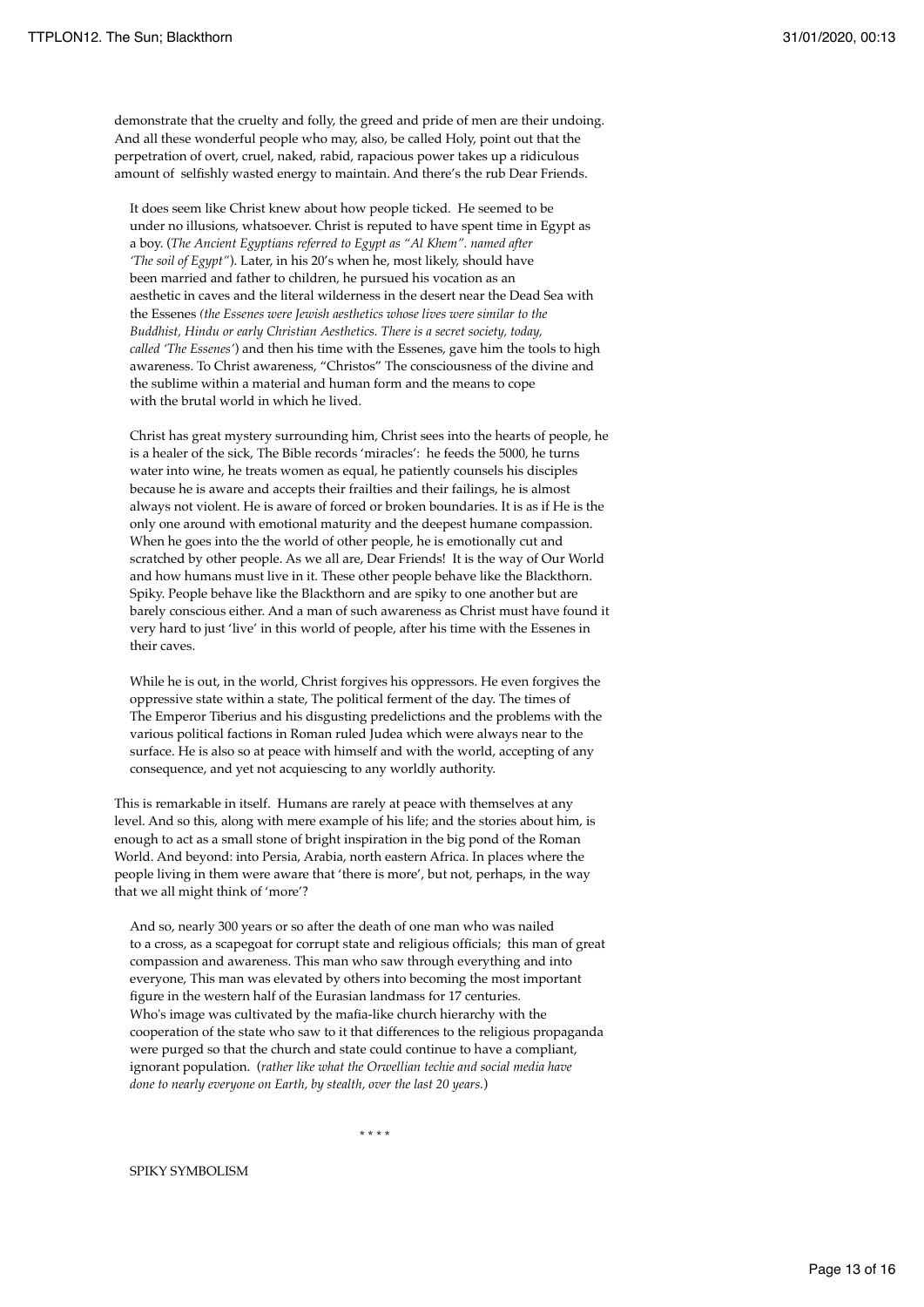The leaves and flowers of the Blackthorn are used in the spring as a tonic. It is used to clear excess fluids from the body and is thus a diuretic and astringent. Although it is now no longer popular in herbal or folk medicine. There are many herbs and simples that have now been forgotten or discarded because they have not been understood for their 'Vital' properties. If we look briefly at the tissues, organs and anatomical systems associated with The Sun, then, we see: mind, heart, blood, plasma, circulation, eyes and head.

The spines of the Blackthorn are very sharp and therefore, can be used as a weapon with terrible consequence. Some of these become branches but many stay very spiky indeed! To be pierced with blackthorn spikes is, at once, extremely painful and after a short time the piercing will affect the blood vessels causing inflammation and sepsis. Part of the reason why these sharp spines are so problematic, is because they have a skin on them; and some of this skin slips off into the wound, once penetration and contamination occur and work their septic explosive magic. If this sepsis isn't treated, then, real systemic inflammation will set in bringing with it fever, perspiration, horrible headaches with other general bodily pains accompanied by systemic septicaemia and local gangrenous proliferation and if this is not treated soon. Death will often follow. ooohh! Spiky!!

The fallen leaves of blackthorn in the autumn/fall make a good compost. They will, especially, make a good compost on exhausted soils. This compost needs to be well rotted before it is added to the soil. The composting process leaches out the small amounts of cyanide that lurk within the Blackthorn. But these really are nothing compared to the cyanides and others that lurk in Trees like the Rhododendron or the Bay. These can never be burned or composted. Although they often are. Elder leaves can be added to help the rotting leaf matter process along and neutralise the most toxic compounds that often lurk in plants we barely take any notice of.

**Compost is VERY important**. As making it will only add to the only 1 inch of topsoil there is on Our World, that we have, feeding the nearly 8 billion people and 30 billion domesticated animals. **One inch (2.5 cm)!!!!** Our World is so fragile but it is also tough. Like the Blackthorn. So, get making that compost, Dear Friends! :-)

And also, Dear Friends, we too, must become tough. Tough like the dense wood of the humble Blackthorn. We must toughen up. For we are now bombarded with the daily spikyness of life and the peculiarities of living in an artificial age, almost outside nature. Here we must look deeper. And change, accordingly, and adapt more to nature, than rather getting nature into one big mess. Like it is becoming. Like Humans are turning it into.

The Celtic ogham associated with Blackthorn is Ss which is 4 strokes from left down to right through the centre of the writing line.

 There are always fungi when it comes to trees. Trees share their lives with fungi and many trees appear to have specialised fungi that grow on them. And so it is, with the Blackthorn. Taphrina Pruni is a gall forming fungus. It impersonates the sloe seeds by consuming them and remaining in their place and also expanding the flesh size of the sloe. These tend to yellow. The common bracket fungus Phellinus Panaceus slowly consumes the wood of the tree. They have an orange tinge to them and are full of tiny holes. Blackthorn suffers spore damage from the common rust fungus, Trachzchelia Prunae-Spinosae turning the leaves yellowy brown.

Many butterflies host and feed from the Blackthorn. Thecla Birtulae, Brown Hairstreak, Aporia Crataegi, Black-veined White and the Satyrium Pruni, Black Hairstreak.

Moths too. Yellow tail, Swallow Tail, Common Emerald, Small Eggar, Magpie and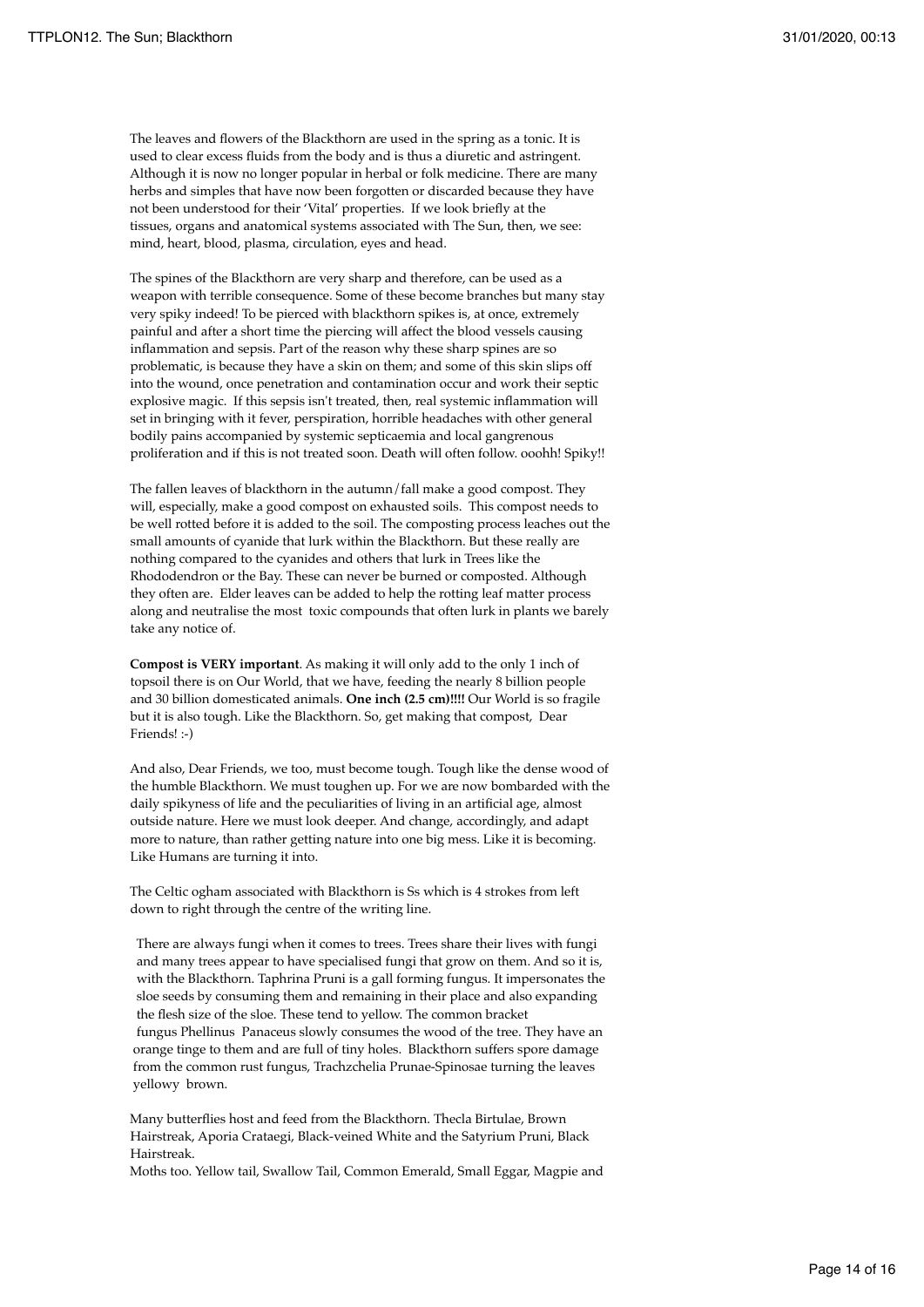### Lackey

The wonderful healing peculiarity of Blackthorn in Homeopathic Medicine is it's affinity for the blood vessels, the arterial circulation, certain headaches and sharp pains. This makes the Blackthorn a particularly Solar material. Blackthorn or Prunus Spinosa has a remarkable type of headache often associated with it. Blackthorn, in Homeopathic medicine, has a direct affinity with heart or circulatory problems. Making it super Solar. It is as if a sharp spike where being driven through the eye all the way to the back of the head. It will often relieve most sharp eye pains. Or more generally, Ciliary neuralgia. The spines of the thorns are the best indicator here. It is most likely that blackthorn could be a very successful low potency remedy on a regular basis for some similarly affected patients. As with any medical problem it is always important to consult the right physician when in doubt.

The Bach Flower Remedy 'Cherry Plum' is as close as we may get to Blackthorn here. Cherry Plum has, as it's leading indicators: "desperation and deep depression" for those who contemplate suicide as a way of escaping deep emotional pain. There is fear of loss of control and dread of doing some frightful thing. As if a dam were about to break open and cause unnecessary chaos and pain to others. Therefore to some in this very distressing state, suicide seems like an option. But this too has the dread of anticipation built into it. There may be this feeling that life is just too spiky. Cherry Plum may well help relieve this awful state and allow the patient to come to calmer less terrible decisions about their lives and the lives of those they love. This could be construed as the remedy for the Prisoner. The mental tortures that one must go through. Whether in Peace or War. Prisons are difficult places at any time.

In the language of flowers, the meaning of Blackthorn is: "Difficulty.". This is, most likely, the reason why the flowers on boughs should not be brought 'into' the house. Although the wood and logs are not under this 'ban'. They are often kept by the door. As staff, as walking sticks, as lumps of wood.

The Blackthorn can remind us what a fantastic little tree it is because of its ability to create strong impermeable boundaries. Collectively humanity needs these boundaries. To keep us safe, to make life a little more predictable and to give us all hope at very dark times. If one is ever in the British countryside, Dear Friends, then please do please: Appreciate the spirit of the humble Blackthorn.

Other Prunus Species that could be used for many varied reasons and conditions.:

Prunus Armeniaca: The Apricot. Prunus Domestica: The Prune Prunus Dulcis: var Amara: Bitter Almond Prunus Persica: Peach Tree Prunus Serotina: Wild Cherry Tree.

Of course with all these wonderful fruit bearing trees one can make all manner of a million puddings, sweets, sorbets, compote, lozenges, creams, tonics, syrups, cordials, high strength freeze dried powders, teas, tissanes, ice creams. Or just on their own, unadorned. Many of these edible Prunus species are used and enjoyed in a bewildering variety of ways. Many of the mature woods make nice furniture, ornamentation and also burn with a slow burning good hot heat.

The Apricot Kernels contain a 'banned' substance, Laetrile. Also known as B17. Laetrile has a bitter principle within, that is thought to be effective at reducing cancers. The big western pharma cartels do not like it. So they will not entertain it, in it's present form. Western pharma do not want to cure, generally. They want continuous illness. That is how they make their money. Western Pharma are 'in business' and this means their markets must be continuous. Or they also make their money through cancer treatments, which are often very expensive, very